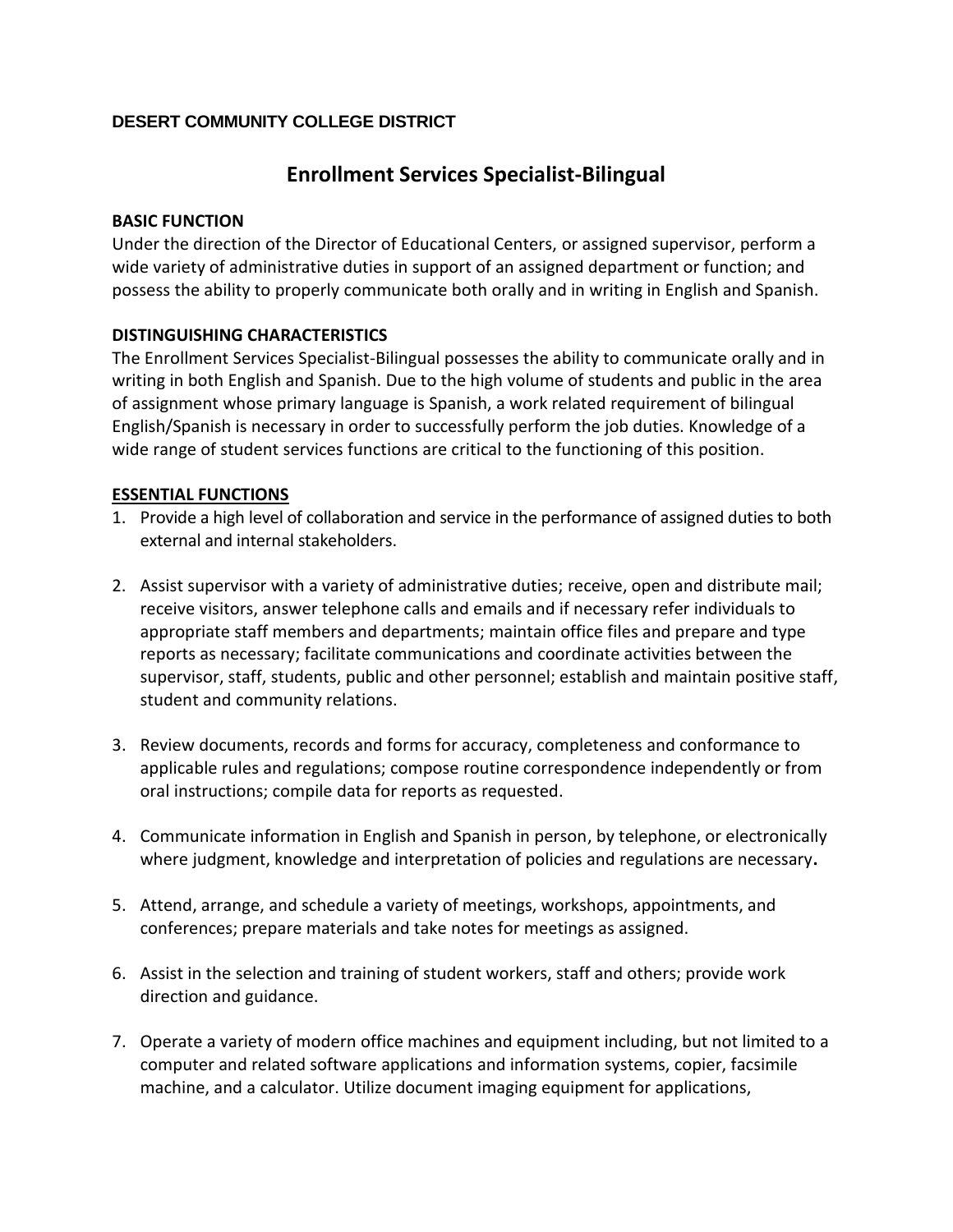registration forms and a variety of support documentation.

- 8. Provide admission, registration and enrollment support for a variety of district programs including credit and non-credit; review documents for completeness, accuracy and compliance to state and federal standards; work confidentially with student records and supporting materials.
- 9. Communicate in person, on the telephone, in writing and electronically with students, faculty, staff and the public to explain and assist with college and program fees, student records, enrollment, and registration procedures; and notify students of outstanding materials in accordance with District, state and federal rules, regulations, policies and procedures.
- 10. Understand and provide assistance with requests for registration, enrollment, adds, drops, grade changes, incompletes, repeat courses, and exceptions to assure completeness and compliance to District and state guidelines, policies, procedures, regulations, and laws; process and document when appropriate; coordinate and disseminate.
- 11. Provide general information regarding financial aid, scholarships, and related programs to the public, students and staff; assist in the proper completion of financial aid forms and applications.
- 12. As assigned assist with application process, assessment test scheduling, and registration of students for their designated program and receive and process fees; establish, organize and route student documents per department standards. E
- 13. Provide information and make appropriate referrals to current and in-coming students regarding College regulations, programs, services, academic majors, degree and certificate programs, admissions, matriculation procedures, financial aid, residency requirements, and student support services available on campus, and in the community.
- 14. Provide support for Counseling faculty and assist with processing and routing pertinent forms as instructed by counselors.

#### OTHER RELATED DUTIES

- 15. Assist in designing, preparing, and distributing promotional materials, reports, memorandums, and notifications in both in English and Spanish; including using computer graphics software and maintaining Web pages and social media sites.
- 16. Other related duties as assigned.

## **KNOWLEDGE AND ABILITIES**

**Knowledge of:** Operations, procedures and methods of office to which assigned; modern office